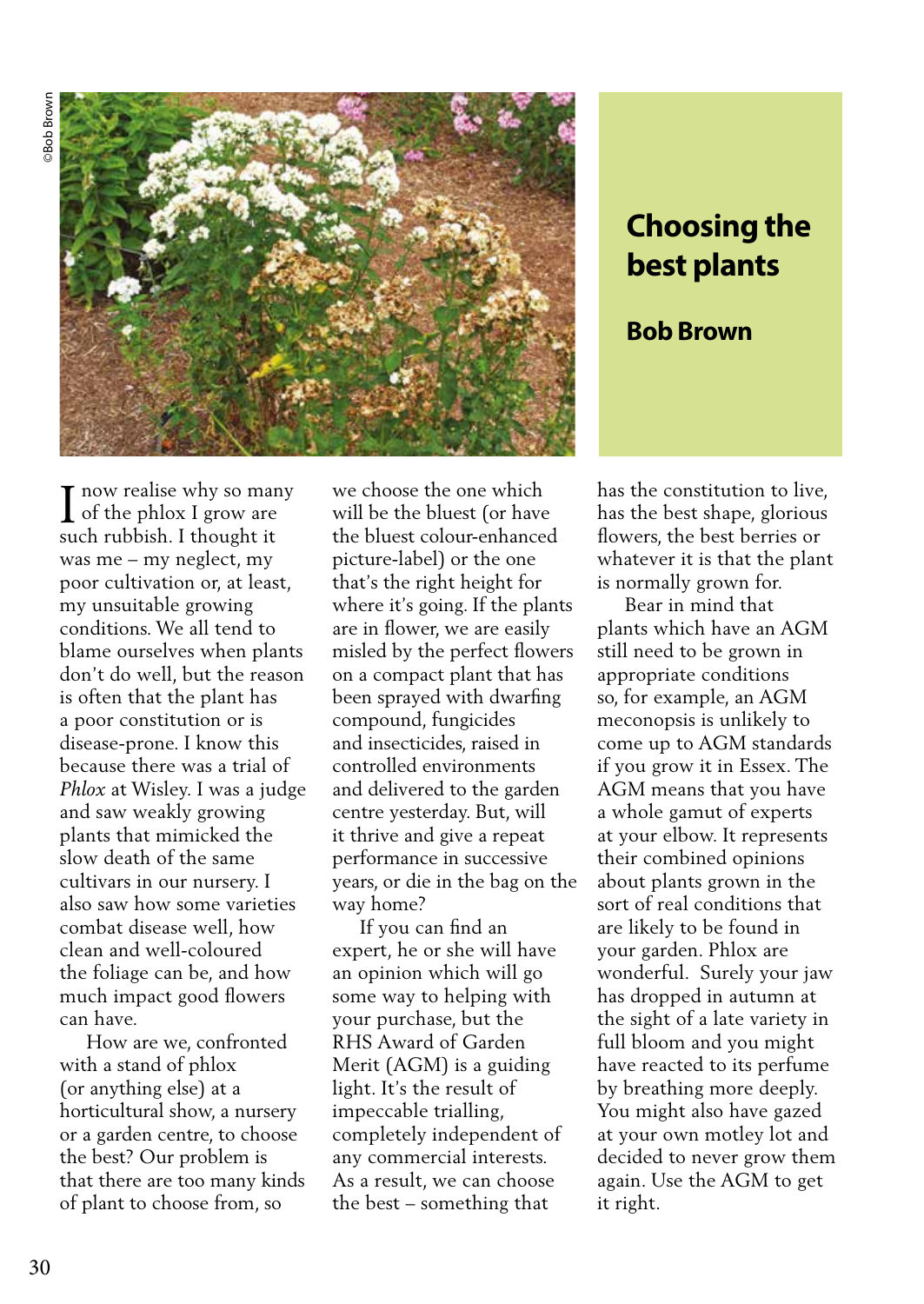Trials are initiated by the relevant RHS Committee. For me it's the Herbaceous Plant Committee. Each is peopled by experts with practical experience. Maybe a group of its members have listened to their colleagues, recognised the current popularity of, say, the carrot family (Apiaceae, formerly Umbelliferae) and realised that the gardening public needs some guidance about which kinds are the best, then proposed a trial. Such proposals are submitted to the RHS Trials Office and a slot allocated for the trial. In the past all trials took place at Wisley, but provincial gardeners, especially the Scots, justifiably moaned about the appropriateness of awards given in such a benign location. Thus, in 2010 trials began to take place across the country. The first, for *Meconopsis*, were at Harlow Carr, Wisley, Rosemoor and Holehird. In this case Wisley should be considered the least

benign location. In 2019 a trial of *Hemerocallis* will begin at Floors Castle in Roxburghshire and Sissinghurst Castle in Kent. The same plants are tested at each site, plants which have been very carefully selected from the tens of thousands of cultivars available to be most appropriate for British conditions. In 2019 a trial of *Echinacea* to see which ones survive through the winter will finish. This trial is international: Wisley, England; Boskoop, the Netherlands; and Wroclaw, Poland. The notion is that fewer echinaceas will die in the colder winters in the East. Arranging for trials at such diverse places falls to individuals on the Herbaceous Plant Committee but is managed by the Trials Office at Wisley.

 Submitting a Trial Proposal is therefore complicated and often lengthy. Subsequently the management of the trial must be considered. The

foremost decision is who is best qualified to make up the forum to judge the trial. This is important because the judges will need to be consulted about questions such as how long should the trial last; who will record the comments and judgements not only at the end of the trial but for the entirety of its duration; should the plants be staked; is weed best controlled by applying a mulch or will a mulch encourage dormant crowns to rot; should the plants be deadheaded; how many of each kind should be planted; what about watering; who will write the report at the end of the trial; and so on. Timetables for allocating and preparing the ground, for acquiring plants and planting them need to be set, ideally in consultation with the forum of judges. The process is not simple, but the result should be of inestimable value across Britain and probably the rest of the temperate world.



**Bob Brown** ©Bob Brown